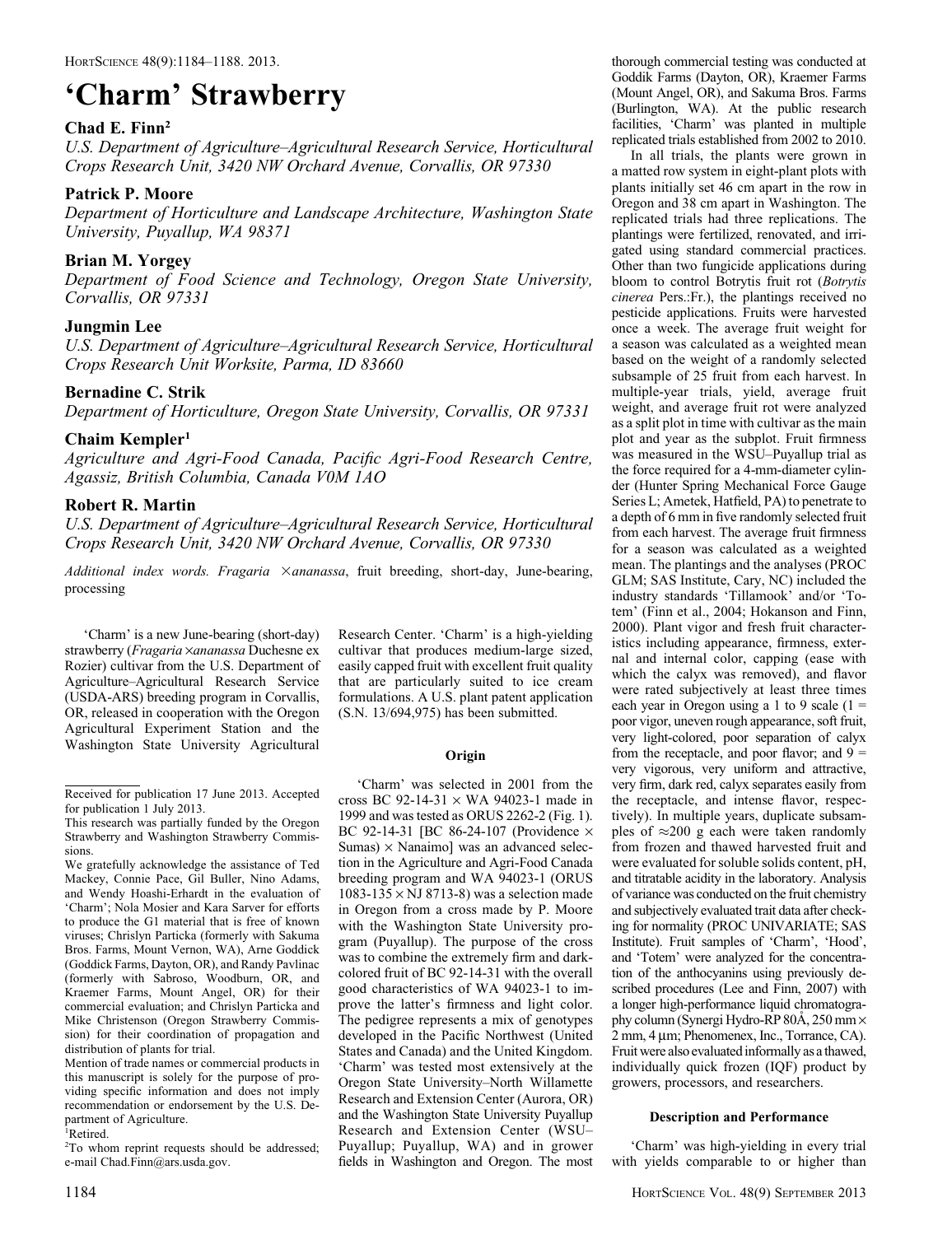

Fig. 1. Pedigree of 'Charm' strawberry; female on top.

other recent releases such as 'Valley Red' and 'Sweet Bliss' or the industry standards, 'Tillamook', 'Totem', and 'Hood' (Tables 1 and 2) (Daubeny et al., 1993; Finn et al., 2004, 2009, 2011; Hokanson and Finn, 2000). In Oregon trials, 'Charm' had the highest mean yield of any of the cultivars evaluated (Table 1). In Washington, although 'Charm' was highyielding in two of three trials, its yields were less than 'Puget Crimson' (Table 2). 'Charm' was comparable in susceptibility to fruit rot (B. cinerea) to 'Totem', 'Tillamook', and 'Hood' in trials in Oregon and Washington (Tables 1 and 2).

'Charm' fruit were typically mediumsized (Fig. 2). 'Charm' was comparable to 'Totem' in fruit weight in all trials, except for the 2008 planted in Oregon and the 2010 Washington-planted trial, where 'Charm' fruit were  $\approx$ 1 g heavier (Tables 1 and 2). 'Charm' fruit were lighter weight than those of 'Tillamook', 'Sweet Bliss', and 'Sweet Sunrise' in the Oregon trials. In Oregon and Washington trials, 'Charm' fruit were lighter weight than those of 'Puget Crimson' (Tables 1 and 2).

'Charm' has excellent overall fruit quality when evaluated as a fresh fruit (Tables 2 and 3). At WSU–Puyallup, where fruit firmness was measured objectively in each trial, 'Charm' fruit had excellent firmness and usually was among the firmest (Table 2). In subjective trials over several years and several plantings in Oregon, 'Charm' fruit were ranked lower than 'Tillamook' but were firmer than 'Puget Reliance' and 'Totem' (Table 3). The fruit were well formed, symmetrical, and attractive and, although not as uniformly shaped as 'Valley Red', they were as good as 'Puget Crimson', 'Sweet Bliss', 'Tillamook', and 'Totem' (Table 3; Fig. 2). Internal and external fruit colors of 'Charm' were acceptable for processing and not as dark as 'Valley Red'. The

| Table 1. Yield, fruit weight, and percent fruit rot for 'Charm' and other cultivars in five replicated trials at |  |
|------------------------------------------------------------------------------------------------------------------|--|
| Oregon State University's North Willamette Research and Extension Center (Aurora, OR).                           |  |

|                       | Fruit wt $(g)^z$  |                    |                   | Fruit rot $(\% )$ | Yield $(kg \cdot ha^{-1})$ |               |  |
|-----------------------|-------------------|--------------------|-------------------|-------------------|----------------------------|---------------|--|
|                       | Year 1            | Year 2             | Year 1            | Year 2            | Year 1                     | Year 2        |  |
| Cultivar              | 2003              | 2004               | 2003              | 2004              | 2003                       | 2004          |  |
| 2002 planted          |                   |                    |                   |                   |                            |               |  |
| Charm                 | 14.4 a            | 13.8a              | 3.8 <sub>b</sub>  | 21.6 <sub>b</sub> | 39,274 a                   | 13,559 a      |  |
| Totem                 | 18.8 a            | 10.7 <sub>b</sub>  | 0.0a              | 6.3 a             | 30,986 a                   | 7,549 a       |  |
| 2003 planted          | 2004              | 2005               | 2004              | 2005              | 2004                       | 2005          |  |
| Charm                 | 17.9 a            | 11.2c              | 8.5 a             | 4.2c              | 46,851 ab                  | 29,274 a      |  |
| Pinnacle              | 17.8 a            | $15.1$ ab          | 4.6 $a-c$         | 12.5a             | 48,495 a                   | 20,339 bc     |  |
| <b>Puget Reliance</b> | 17.8 a            | 10.0 <sub>c</sub>  | 4.0 <sub>bc</sub> | 8.4 ab            | 35,946 cd                  | 28,927 a      |  |
| Stolo                 | 16.8a             | 9.9c               | 7.4ab             | $4.9$ ab          | 38,874 bc                  | 21,823 bc     |  |
| <b>Sweet Sunrise</b>  | 17.7 a            | 13.1 $a-c$         | 3.0c              | 4.6c              | 43,714 $a-c$               | 25,196 ab     |  |
| Tillamook             | 17.6a             | 15.2a              | 4.0 <sub>bc</sub> | 9.4 ab            | 47,482 ab                  | 20,895 bc     |  |
| Totem                 | 16.1a             | 9.3c               | 4.5 a–c           | $6.3$ ab          | 28,577 d                   | 18,177 c      |  |
| 2008 planted          | 2009              | 2010               | 2009              | 2010              | 2009                       | 2010          |  |
| Charm                 | 13.6c             | $10.3$ cd          | 13.6a             | 19.4 $a-c$        | 34,152 a                   | 26,880 a      |  |
| <b>Puget Crimson</b>  | 13.1c             | 13.5 <sub>b</sub>  | 11.9ab            | $20.3$ ab         | 28,721 ab                  | 15,475 c      |  |
| <b>Sweet Bliss</b>    | 16.3 <sub>b</sub> | $14.1$ ab          | 16.9a             | 23.6a             | 34,561 a                   | $21,429a - c$ |  |
| <b>Sweet Sunrise</b>  | 17.0 <sub>b</sub> | 13.0 bc            | $10.2$ ab         | 12.2 cd           | 33,713 a                   | 23,781 ab     |  |
| Tillamook             | 20.0a             | 16.6a              | 6.0 <sub>b</sub>  | 11.7d             | 29,679 a                   | $21,267$ a-c  |  |
| Totem                 | $15.1$ bc         | 9.5 d              | 16.2a             | $14.5 b-d$        | 23,477 b                   | 17,689 bc     |  |
| Valley Red            | 14.5 bc           | 12.7 <sub>bc</sub> | 6.0 <sub>b</sub>  | $14.0b-d$         | 29,439 a                   | 24,133 ab     |  |
| 2009 planted          | 2010              | 2011               | 2010              | 2011              | 2010                       | 2011          |  |
| Charm                 | 16.8 ab           | 12.3 <sub>b</sub>  | 18.3 ab           | 28.9 ab           | 43,822 a                   | 28,925 a      |  |
| <b>Puget Crimson</b>  | 17.6 ab           | $12.9$ ab          | 13.5 <sub>b</sub> | 36.9 ab           | 33,669 a                   | 15,789 b      |  |
| Tillamook             | 18.2 a            | 14.9a              | 24.2 a            | 44.0a             | $41,063$ a                 | 22,417 ab     |  |
| Totem                 | 15.0 <sub>b</sub> | 11.8 <sub>b</sub>  | 11.1 <sub>b</sub> | 25.8 <sub>b</sub> | 22,656 b                   | 20,680 ab     |  |
| 2010 planted          | 2011              | 2012               | 2011              | 2012              | 2011                       | 2012          |  |
| Charm                 | 17.7 a            | 11.9a              | 27.6a             | 16.8 <sub>b</sub> | 39,834 a                   | 25,226 a      |  |
| Tillamook             | 14.9 <sub>b</sub> | 11.2 a             | 22.2a             | 41.1 a            | 31,885 a                   | 6,732 c       |  |
| Totem                 | $16.2$ ab         | 11.8 a             | 23.5a             | 29.4 a            | 18,577 b                   | 17,242 b      |  |

"Means within a column followed by the same letter are not significantly different,  $P > 0.05$ , by least significant difference test.

fruit capped extremely well and were rated easier to cap than 'Tillamook' and 'Sweet Bliss' (Table 3). 'Charm' fruit had an excellent fresh strawberry flavor that was not rated as highly as the outstanding-flavored 'Puget Crimson' but was comparable to 'Sweet Bliss'

and better than 'Puget Reliance', 'Tillamook', 'Totem', and 'Valley Red' (Table 3).

As part of the breeding program, thawed, IQF fruit of each genotype were evaluated by an expert panel of researchers and industry members annually in the off-season. The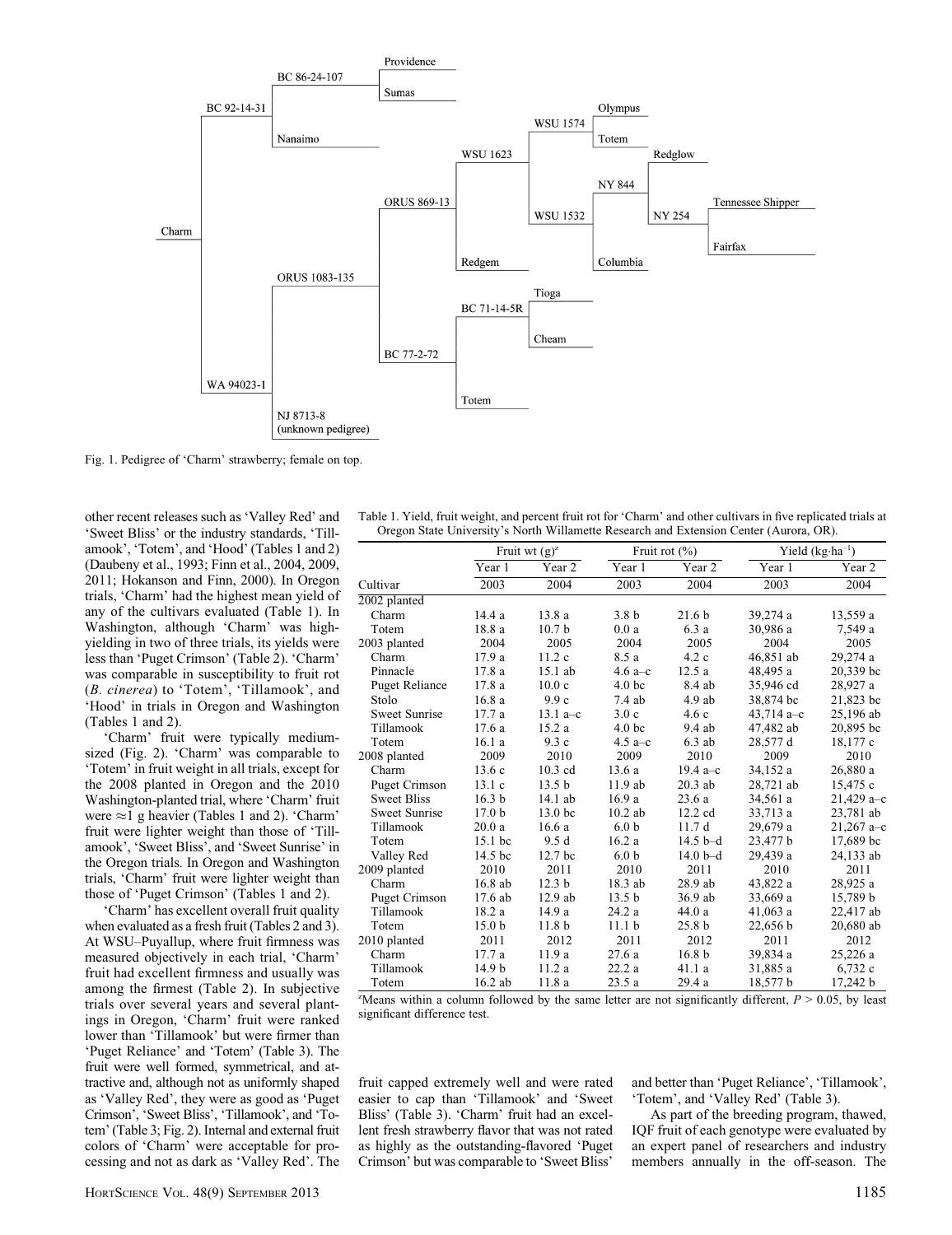Table 2. Yield, fruit weight, and fruit firmness and percent fruit rot for 'Charm' and other cultivars in five replicated trials at Washington State University– Puyallup Research and Extension Center.

|                       | Fruit wt $(g)^z$   |                   |                  | Fruit rot $(\% )$ |                  | Fruit firmness (g) |              | Yield $(kg \cdot ha^{-1})$ |  |
|-----------------------|--------------------|-------------------|------------------|-------------------|------------------|--------------------|--------------|----------------------------|--|
| Cultivar              | Year 1             | Year 2            | Year 1           | Year 2            | Year 1           | Year 2             | Year 1       | Year 2                     |  |
| 2009 planted          | 2010               | 2011              | 2010             | 2011              | 2010             | 2011               | 2010         | 2011                       |  |
| Charm                 | 15.2 $a-c$         | $9.0b-d$          | 13.5 ab          | $12.6$ ab         | 237 a            | 242 a              | 40,350 ab    | 32,595 ab                  |  |
| Hood                  | 11.4c              | 5.6 d             | 15.4 ab          | 22.2 ab           | 218 a            | 193 bc             | 14,753c      | 3,495 c                    |  |
| Puget Crimson         | 15.8 $a-c$         | 14.6 a            | $10.5$ ab        | $9.0$ ab          | 170 <sub>b</sub> | 192 bc             | 30,798a      | 45,448 a                   |  |
| <b>Puget Reliance</b> | 14.2 $a-c$         | $9.5b-d$          | 5.6 <sub>b</sub> | 8.2 ab            | 219 a            | 172 c              | $16,193$ bc  | 22,936 bc                  |  |
| <b>Puget Summer</b>   | 13.3 bc            | $9.2b-d$          | 17.7a            | 25.0a             | 219 a            | 250a               | 8,209c       | 8,405c                     |  |
| Tillamook             | 18.9 a             | 13.6 ab           | $9.2$ ab         | 17.7 ab           | 219 a            | $209a - c$         | 18,537 c     | 11,736c                    |  |
| Totem                 | 11.3c              | 8.3 cd            | 9.8 ab           | 7.7ab             | 247 a            | $222$ ab           | 15,064 bc    | $18,100$ bc                |  |
| Valley Red            | 17.2 ab            | 12.6 $a - c$      | $10.0$ ab        | 5.0 <sub>b</sub>  | $213$ ab         | $212a - c$         | 18,382 ab    | 32,286 ab                  |  |
| 2010 planted          | 2011               | 2012              | 2011             | 2012              | 2011             | 2012               | 2011         | 2012                       |  |
| Charm                 | 14.9 ab            | 9.0 <sub>b</sub>  | 8.6 a            | 16.1a             | 253 a            | 312 a              | 23,312 a     | 18,967 ab                  |  |
| Hood                  | 11.9 <sub>b</sub>  | 8.8 b             | 12.5a            | 15.3a             | 185 <sub>b</sub> | $226 b - d$        | 25,235 a     | 14,063 b                   |  |
| <b>Puget Summer</b>   | 13.3 <sub>b</sub>  | $12.1$ ab         | 9.6a             | 18.8 a            | $222$ ab         | 234 bc             | 16,323a      | 19,687 ab                  |  |
| Puget Crimson         | 19.8 a             | 19.5a             | 10.3a            | 15.9 a            | 192 <sub>b</sub> | 179 d              | $25,203$ a   | 37,694 a                   |  |
| <b>Puget Reliance</b> | 11.4 <sub>b</sub>  | 10.0 <sub>b</sub> | 6.1a             | 14.8 a            | 182 b            | $206$ cd           | 29,389 a     | 25,307 ab                  |  |
| Tillamook             | 18.0 a             | 13.0 ab           | 9.4a             | 9.6a              | $231$ ab         | 255 bc             | 21,591 a     | 20,416 ab                  |  |
| Totem                 | 12.0 <sub>b</sub>  | 10.4 <sub>b</sub> | 9.8a             | 16.8a             | 198 b            | $268$ ab           | 23,796 a     | 27,955 ab                  |  |
| 2011 planted          | 2012               |                   | 2012             |                   | 2012             |                    | 2012         |                            |  |
| Charm                 | 13.0 <sub>b</sub>  |                   | 17.6 a           |                   | 291 a            |                    | 32,954 a     |                            |  |
| Hood                  | 8.6 c              |                   | 8.4 ab           |                   | $255$ ab         |                    | 7,538 d      |                            |  |
| Nisga'a               | 11.0 <sub>bc</sub> |                   | 17.5a            |                   | $265$ ab         |                    | $20,077$ a-d |                            |  |
| Puget Crimson         | 18.2 a             |                   | 7.1ab            |                   | 224 <sub>b</sub> |                    | 29,368 ab    |                            |  |
| <b>Puget Reliance</b> | 13.3 <sub>b</sub>  |                   | 8.4 ab           |                   | 207 <sub>b</sub> |                    | $23,384$ a-c |                            |  |
| Puget Summer          | 13.9 <sub>b</sub>  |                   | 6.4 <sub>b</sub> |                   | 288 a            |                    | 12,012 cd    |                            |  |
| Totem                 | $11.1$ bc          |                   | $10.3$ ab        |                   | $260$ ab         | –                  | $23,784$ a-c |                            |  |

 $^{2}$ Means within a column followed by the same letter are not significantly different,  $P > 0.05$ , by least significant difference test.



Fig. 2. Capped, harvested fruit of 'Charm' strawberry for processing.

Table 3. Mean scores over 8 years for subjectively evaluated characteristics in the field for 'Charm' and six other strawberry cultivars planted at Oregon State University's North Willamette Research and Extension Center (Aurora, OR).

|                      | Fresh fruit characteristics |                   |                   |                   |                   |                  |                  |  |
|----------------------|-----------------------------|-------------------|-------------------|-------------------|-------------------|------------------|------------------|--|
|                      |                             |                   |                   | Color             |                   |                  |                  |  |
| Cultivar             | Plant vigor <sup>2</sup>    | Appearance        | Firmness          | External          | Internal          | Capping          | Flavor           |  |
| Charm                | 8.6a <sup>y</sup>           | 7.6 <sub>bc</sub> | 7.7ab             | 7.2 <sub>bc</sub> | $7.1$ bc          | 8.1 a            | 7.4 <sub>b</sub> |  |
| <b>Puget Crimson</b> | 7.7 <sub>b</sub>            | 7.1 c             | 7.7ab             | 7.7a              | 7.3 <sub>bc</sub> | 8.0 a            | 7.8 a            |  |
| Puget Reliance       | 7.3 <sub>bc</sub>           | 8.1 a             | 5.9 d             | 7.0c              | 6.5 d             | 8.1 a            | 6.8c             |  |
| <b>Sweet Bliss</b>   | 7.3 <sub>bc</sub>           | $7.9$ ab          | 7.7ab             | 7.2 <sub>bc</sub> | 7.0c              | 7.3 <sub>b</sub> | 7.6 ab           |  |
| Tillamook            | 6.9c                        | 7.1c              | 8.2a              | $7.5$ ab          | 7.2 <sub>bc</sub> | 7.3 <sub>b</sub> | 6.7c             |  |
| Totem                | 7.3 <sub>bc</sub>           | 7.3c              | 7.0c              | $7.5$ ab          | 7.4ab             | 7.7ab            | 6.9c             |  |
| Valley Red           | 7.5 <sub>b</sub>            | 8.3 a             | 7.3 <sub>bc</sub> | 7.8 a             | 7.6 a             | 8.2 a            | 6.9c             |  |

z Traits scored on a 1 to 9 scale: 1 = poor vigor, uneven rough appearance, soft fruit, very light-colored, poor separation of calyx from the receptacle ("capping"), and poor flavor; and  $9$  = very vigorous, very uniform and attractive, very firm, dark red, calyx separates easily from the receptacle, and intense flavor, respectively.  $y$ Means within a column followed by the same letter are not significantly different,  $P > 0.05$ , by least significant difference test.

processors, particularly those who sell to ice cream manufacturers, are anxious to identify selections that could complement or replace 'Hood' and 'Totem', which are the standards

for the ice cream industry. As a selection in 2007, 'Charm' was identified by the industry as among the top five with potential as an ingredient for ice cream formulations. In

2008, in an in-house evaluation by a major ice cream manufacturer, 'Charm' was identified as being ''very impressive'' and ''one with potential as a 'Hood' replacement.'' The fruit chemistry values for 'Charm' were good and acceptable for commercial processing (Table 4). The soluble solids content was not as high as for 'Hood' or 'Puget Crimson' but was comparable to 'Totem' and the other cultivars. Ideally fruit for processing have a pH below 3.50; 'Charm' fruit had a pH of 3.42, comparable to other cultivars (Table 4) (Wrolstad et al., 2008). 'Charm' fruit had an acceptable titratable acidity, higher than 'Pinnacle' but similar to the other cultivars in the trial (Table 4). The anthocyanin profile of 'Charm' fruit was similar to 'Hood' or 'Totem' profiles: glycosides of pelargonidin and cyanidin, with pelargonidin-3-glucoside being the main pigment (Table 5). The concentrations of the five strawberry anthocyanins were comparable between 'Charm' and the two standards for the ice cream industry, 'Totem' and 'Hood'. 'Charm' tentatively contained a higher proportion of acylated anthocyanin (25% of total) than for 'Hood' (23%) or 'Totem' (18%). 'Totem' and 'Hood', with 86% and 87%, respectively, appeared to have a slightly higher proportion of pelargonidinvs. cyanidin-based anthocyanins than did 'Charm' (82%).

'Charm' fruit consistently ripened with 'Totem', later than 'Sweet Sunrise', and earlier than 'Puget Crimson' in Oregon (Table 6). The trend was similar in Washington, although 'Charm' ripened almost 1 week earlier than 'Tillamook', whereas in Oregon, there was only a couple days difference in the 50% ripe date. 'Charm' ripened later than 'Hood' (data not shown). For all cultivars in common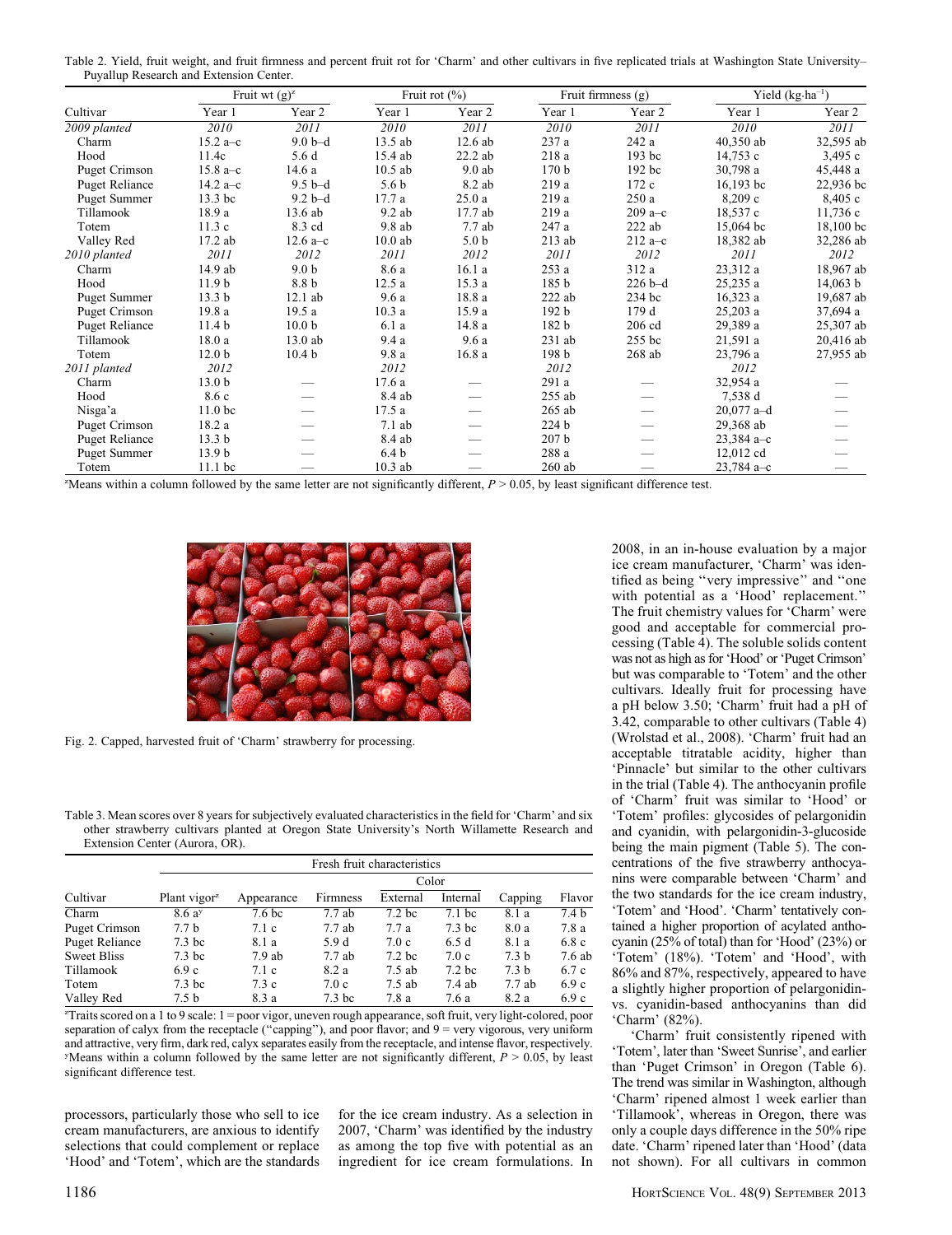Table 4. Percent soluble solids, pH, and titratable acidity for fruit purees of eleven strawberry cultivars grown at Oregon State University's North Willamette Research and Extension Center (Aurora, OR) from 2004 to 2011.

| Cultivar              | Percent soluble solids $(^{\circ}Brix)^{z}$ | pH         | Titratable acidity $(g \cdot L^{-1})$ as citric acid) |
|-----------------------|---------------------------------------------|------------|-------------------------------------------------------|
| Charm                 | 7.65c                                       | 3.42 bc    | 9.45 $a-c$                                            |
| Hood                  | 10.39a                                      | $3.51$ ab  | 8.38 cd                                               |
| Pinnacle              | 7.88 c                                      | 3.57a      | 7.45 d                                                |
| Puget Crimson         | 9.54 ab                                     | 3.35c      | $10.52$ ab                                            |
| <b>Puget Reliance</b> | 8.23 c                                      | 3.41 bc    | $9.14b-d$                                             |
| Shuksan               | 7.98c                                       | $3.47 a-c$ | 9.83 a–c                                              |
| Stolo                 | 8.50c                                       | 3.46 $a-c$ | 8.40 cd                                               |
| <b>Sweet Bliss</b>    | 7.94c                                       | 3.36 bc    | 11.10a                                                |
| Tillamook             | 7.75 c                                      | $3.47 a-c$ | $8.69b-d$                                             |
| Totem                 | 8.69 bc                                     | $3.51$ ab  | $8.76b-d$                                             |
| Valley Red            | 7.70c                                       | 3.49 $a-c$ | 8.37 cd                                               |

"Means within a column followed by the same letter are not significantly different,  $P > 0.05$ , by least significant difference test.

Table 5. Anthocyanin concentrations (mg of cyanidin-3-glucoside/100 g) of fruit 'Charm' and two standard strawberry cultivars harvested in 2012 from trial at Oregon State University's North Willamette Research and Extension Center (Aurora, OR).<sup>2</sup>

|          |     |                      |                          |    |                           |    |                               | Pelargonidin-3-glucoside |       |
|----------|-----|----------------------|--------------------------|----|---------------------------|----|-------------------------------|--------------------------|-------|
| Cultivar |     | Cvanidin-3-glucoside | Pelargonidin-3-glucoside |    | Pelargonidin-3-rutinoside |    | Cyanidin-3-glucoside-malonate | malonate                 | Total |
| Charm    | 0.1 | 1 U                  |                          | JО | -∽                        | 44 |                               | 0.3                      | 59.6  |
| Totem    |     |                      | 38.6                     |    |                           |    |                               |                          |       |
| Hood     |     |                      |                          |    |                           | 4. |                               |                          | 66.5  |

z Anthocyanins are listed in the order of high-performance liquid chromatography elution. Values in italics are proportions of the total anthocyanins.

Table 6. Dates when harvest passed 5%, 50%, and 95% of total yield and the length of the harvest season for 'Charm' and other cultivars picked in the same year from trials at Oregon State University's North Willamette Research (OSU-NWREC) and Extension Center (Aurora, OR) and at Washington State University (WSU)–Puyallup Research and Extension Center.

|                             |                  | Harvest season |         |            |                              |
|-----------------------------|------------------|----------------|---------|------------|------------------------------|
|                             | No. <sup>z</sup> | $5\%$          | 50%     | 95%        | Length of harvest season (d) |
| OSU-NWREC (Aurora, OR)      |                  |                |         |            |                              |
| Stolo                       |                  | 30 May         | 6 June  | 18 June    | 19                           |
| Sweet Sunrise               |                  | 27 May         | 6 June  | 19 June    | 23                           |
| Pinnacle                    |                  | 27 May         | 7 June  | 19 June    | 24                           |
| Charm                       |                  | 7 June         | 14 June | 23 June    | 16                           |
| Totem                       |                  | 6 June         | 14 June | 24 June    | 18                           |
| Tillamook                   |                  | 8 June         | 16 June | 27 June    | 19                           |
| Puget Crimson               |                  | 21 June        | 28 June | 12 July    | 21                           |
| WSU-Puyallup (Puyallup, WA) |                  |                |         |            |                              |
| Valley Red                  |                  | 11 June        | 19 June | 1 July     | 20                           |
| Hood                        |                  | 10 June        | 21 June | 4 July     | 24                           |
| Charm                       |                  | 13 June        | 23 June | 4 July     | 21                           |
| <b>Puget Reliance</b>       |                  | 13 June        | 24 June | 7 July     | 24                           |
| Totem                       |                  | 13 June        | 25 June | 6 July     | 23                           |
| Tillamook                   |                  | 17 June        | 29 June | 11 July    | 24                           |
| <b>Puget Summer</b>         |                  | 21 June        | 1 July  | 11 July    | 20                           |
| Puget Crimson               |                  | 22 June        | 4 July  | $17$ -July | 24                           |

z The number of trials in which the cultivar was harvested in the same years as 'Charm' and that were included in the mean.

between the Washington and Oregon trials, the harvest season was longer in Washington (Table 6). In Oregon, 'Charm' typically had the shortest season from 5% to 95% harvest, -16 d. In Washington, 'Valley Red', 'Puget Summer', and 'Charm' had harvest seasons of 10 to 21 d, whereas for 'Totem' and 'Tillamook', they were 23 to 24 d.

'Charm' has been one of the most vigorous selections ever evaluated in the USDA-ARS program (Fig. 3; Table 3). The plants were more vigorous than all of the other cultivars trialed (Table 3). One of the critical concerns evaluated when 'Charm' was in grower trials was whether its vigor negatively affected harvest efficiency. Picking crew supervisors, who oversaw the commercial harvesting of 'Charm', felt that this cultivar could be harvested efficiently, because the fruit could be spotted and capped easily by their

picking crews (R. Pavlinac, personal communication). Although not screened for any particular diseases, the plants held up well through the second harvest season and appear to have good virus tolerance. Under our minimal spray program, 'Charm' did not show any particular susceptibility to pests. 'Charm' seems to be a particularly durable plant holding up well across challenging years and grower field situations. In bench screening tests conducted by Agriculture and Agri-Foods Canada, 'Charm' was found to be susceptible to Phytophthora fragariae Hickman races Cdn-4 and Cdn-5 and not surprisingly lacked the Rpf1 simple sequence repeat marker indicative of resistance to these races (A. Jamieson and M. Mathey, personal communication).

'Charm' should be grown by commercial growers producing strawberries in a perennial matted row production system for processing markets, particularly those selling to processors who prepare ice cream formulations. This cultivar is high-yielding and vigorous with very uniformly shaped, medium- to large-sized fruit that have outstanding quality in processed applications.

#### Availability

A plant patent application has been submitted. The nuclear stock plants for propagation have tested negative for Apple mosaic Tomato ringspot, Strawberry mild yellow edge, Tobacco streak, and Strawberry necrotic shock viruses by enzyme-linked immunosorbent assay and negative for Strawberry mottle, Strawberry veinbanding, Strawberry crinkle, Strawberry pallidosis, Strawberry latent ringspot, Beet pseudo yellows, and Fragaria chiloensis latent viruses in reverse